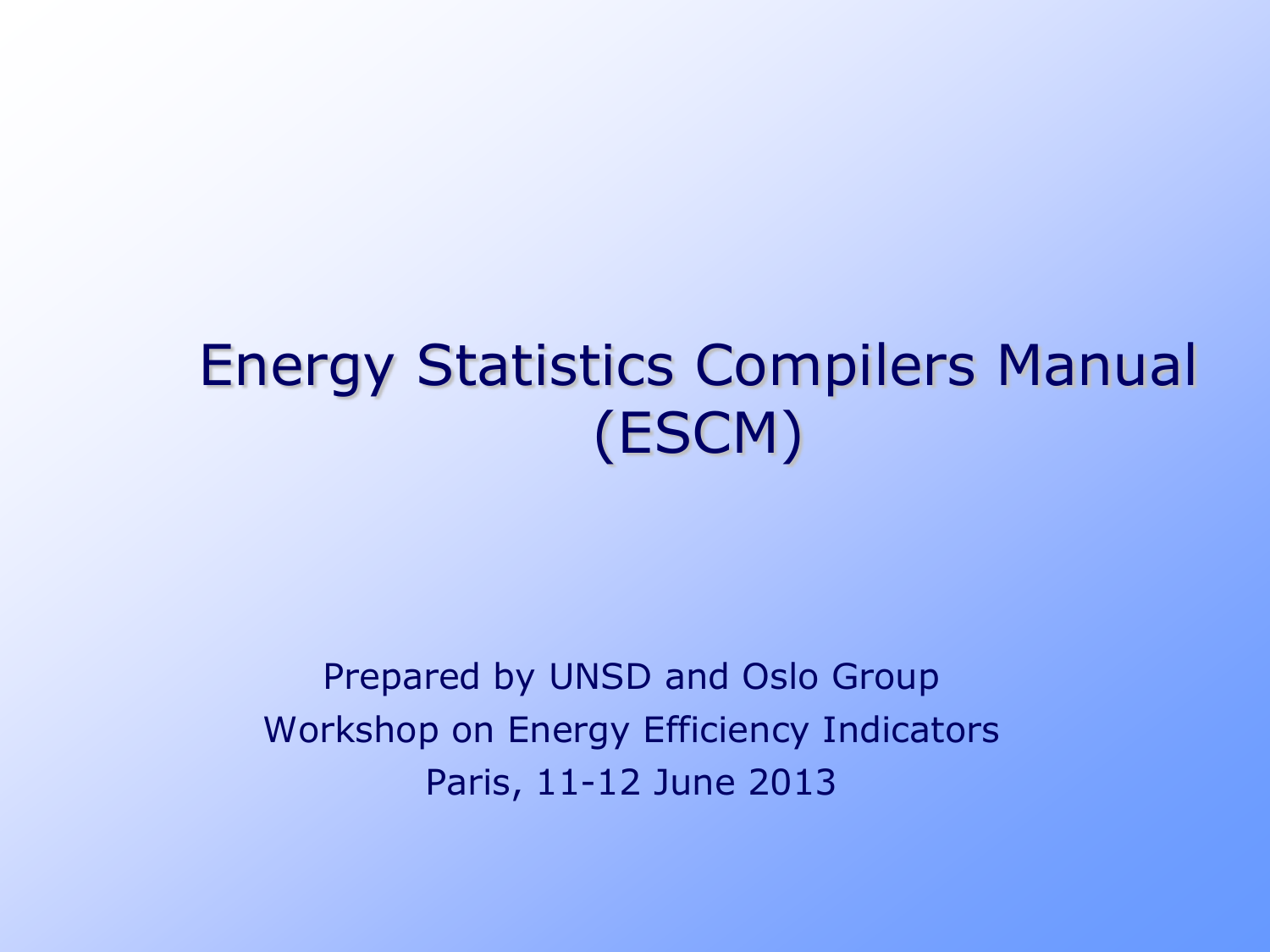#### **Overview**

- Background
	- IRES
- ESCM
	- Purpose
	- Target audience
	- Outline
- Chapter 4: Data sources and data collection
- Where are we with the ESCM?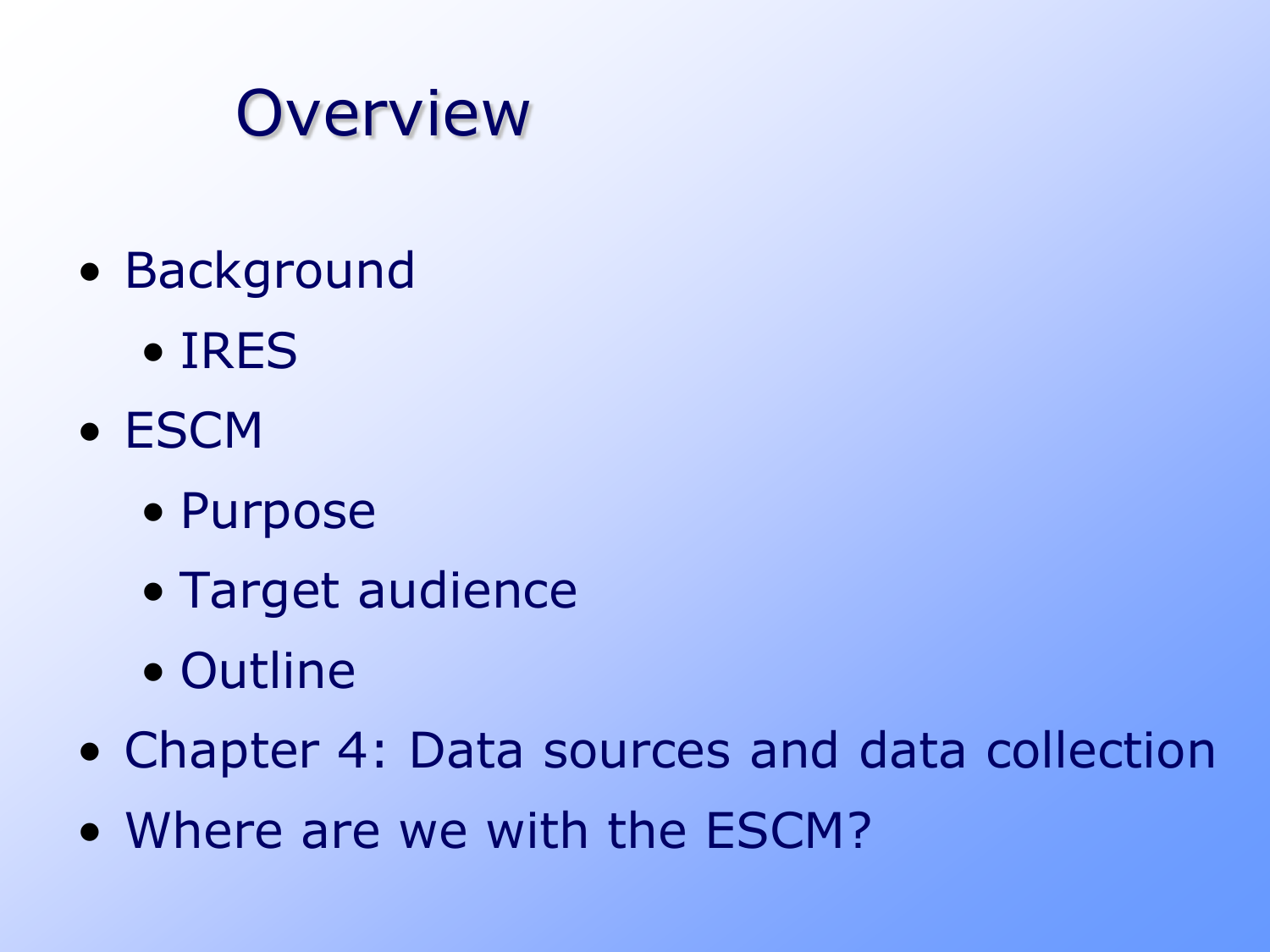## Background

- The ESCM is part of a larger project started in 2005 for the improvement of the quality and comparability of energy statistics on a global basis
	- development of international agreed concepts, definitions, methods and classifications
		- *-International Recommendation for Energy Statistics (IRES)*
	- development of practical guidelines *-Energy Statistics Compilers Manual (ESCM)*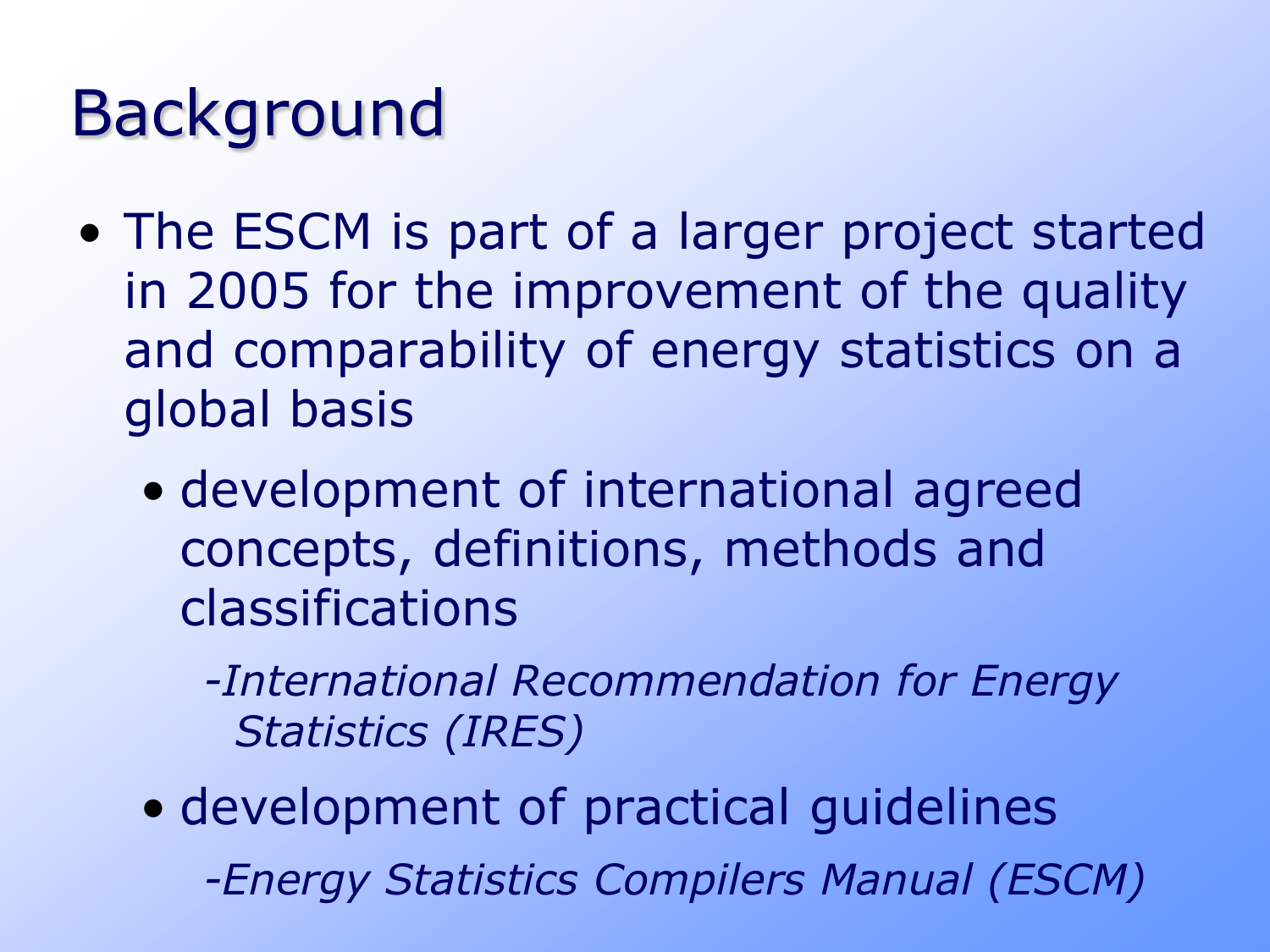#### IRES

IRES is a reference document containing internationally agreed upon recommendations for the collection, compilation and dissemination of energy statistics

It provides

- classifications for use in energy statistics (energy products, energy industries, etc.)
- general principles for data collection methods
- reference list of data items for countries to collect
- IRES was prepared by UNSD in close cooperation with the Oslo Group and InterEnerStat

IRES was adopted by the UN Statistical Commission in February 2011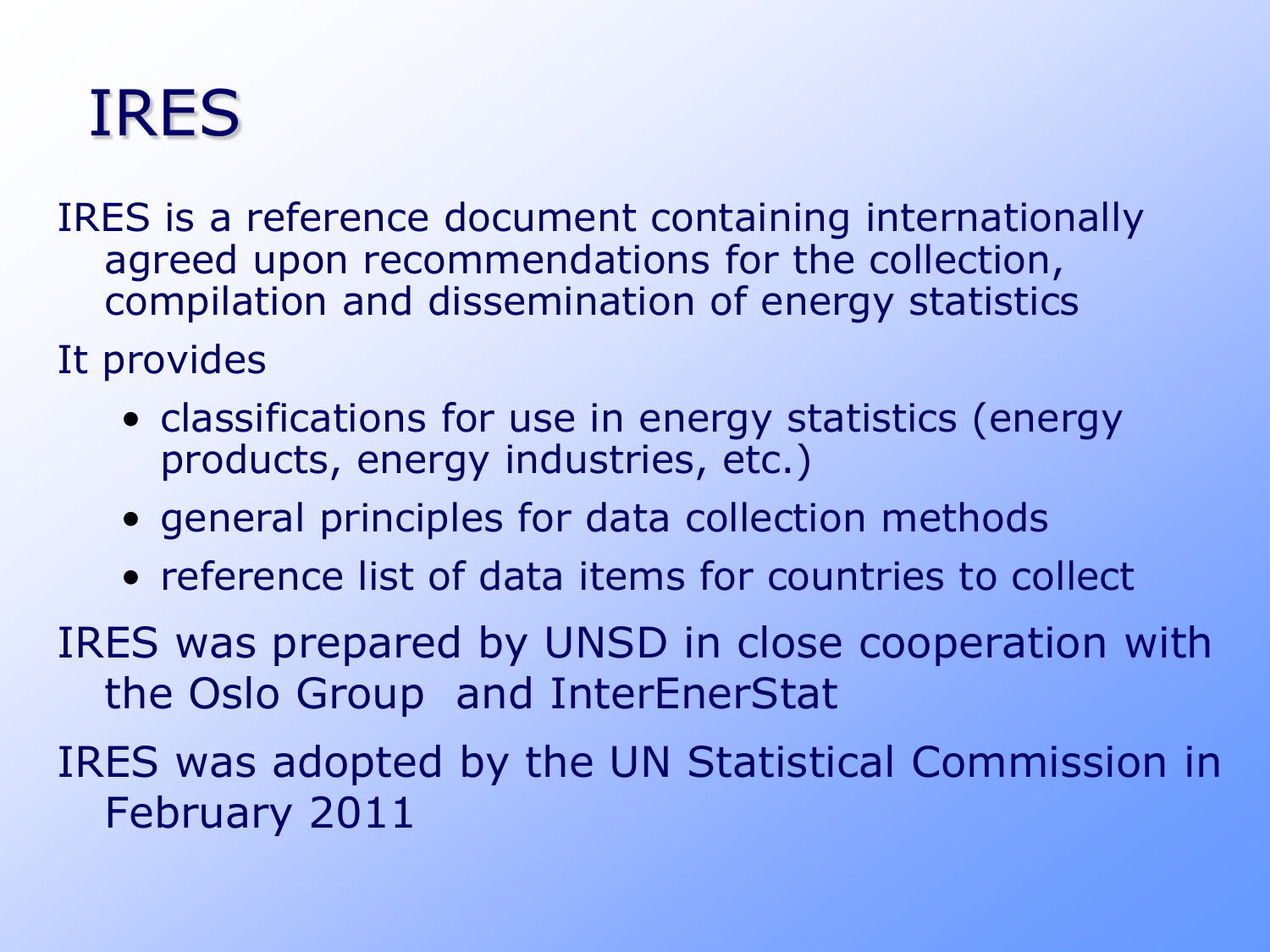## Purpose of the ESCM

The ESCM is intended to:

- provide more detailed information on the recommendations contained in IRES
- provide practical guidance on compilation of energy statistics, balances and accounts
- share successful country practices
- The ESCM is being prepared in cooperation with Oslo Group and other expert groups
- It is part of the implementation of IRES as approved by the UN Statistical Commission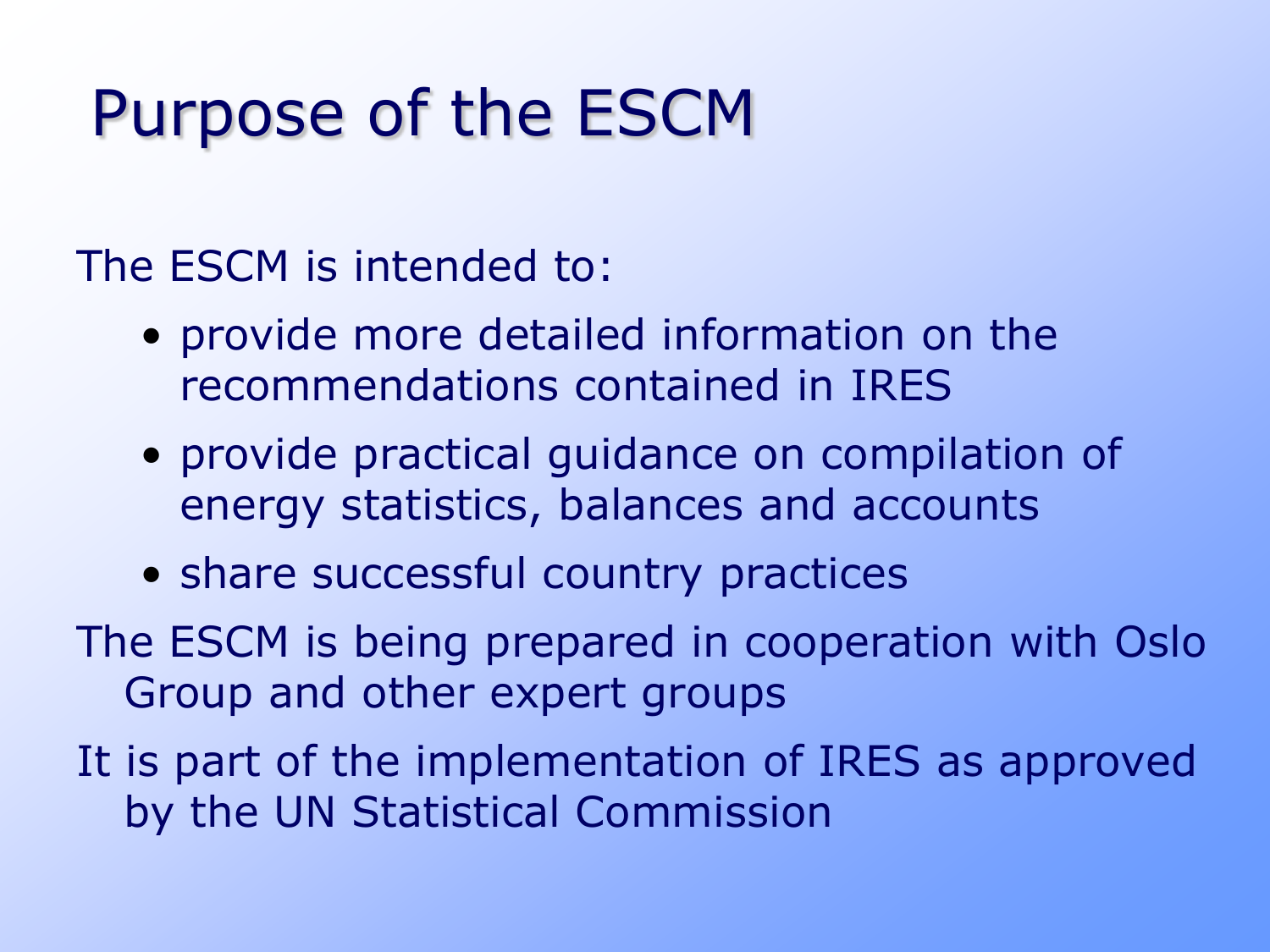## Target audience

- Statisticians involved in the establishment, strengthening or improvement of the energy statistics programme
- Statisticians who regularly collect and compile energy statistics
- Users of energy statistics to better understand the strengths and weakness of data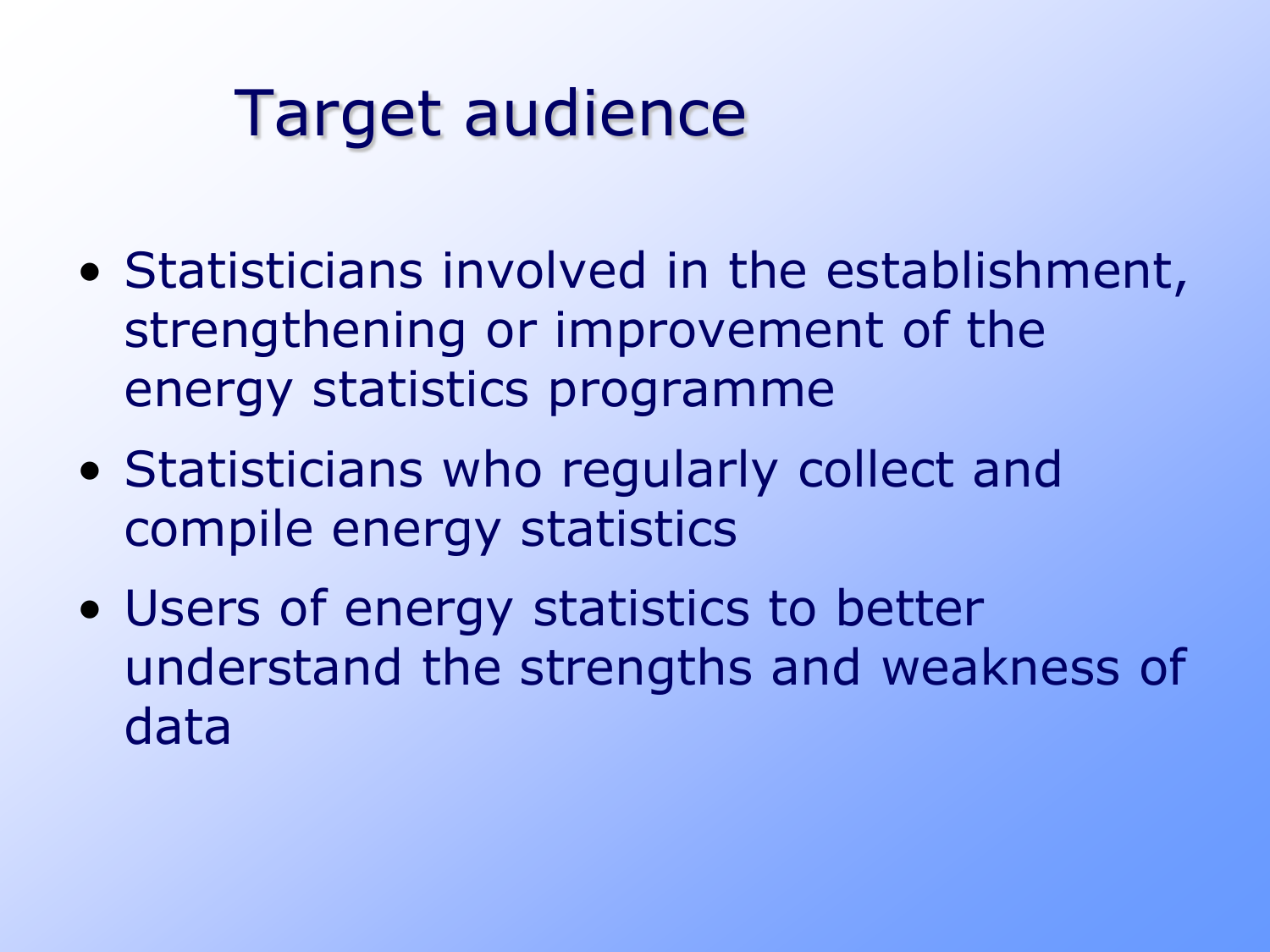# ESCM outline

- Ch. 1 Conceptual framework
- Ch. 2 Legal foundations and institutional arrangements
- Ch. 3 Classifications
- Ch. 4 Data sources and data collection
- Ch. 5 Compilation of energy balances
- Ch. 6 Compilation of energy accounts
- Ch. 7 Energy indicators and greenhouse gas emissions
- Ch. 8 Data quality and metadata
- Ch. 9 Data dissemination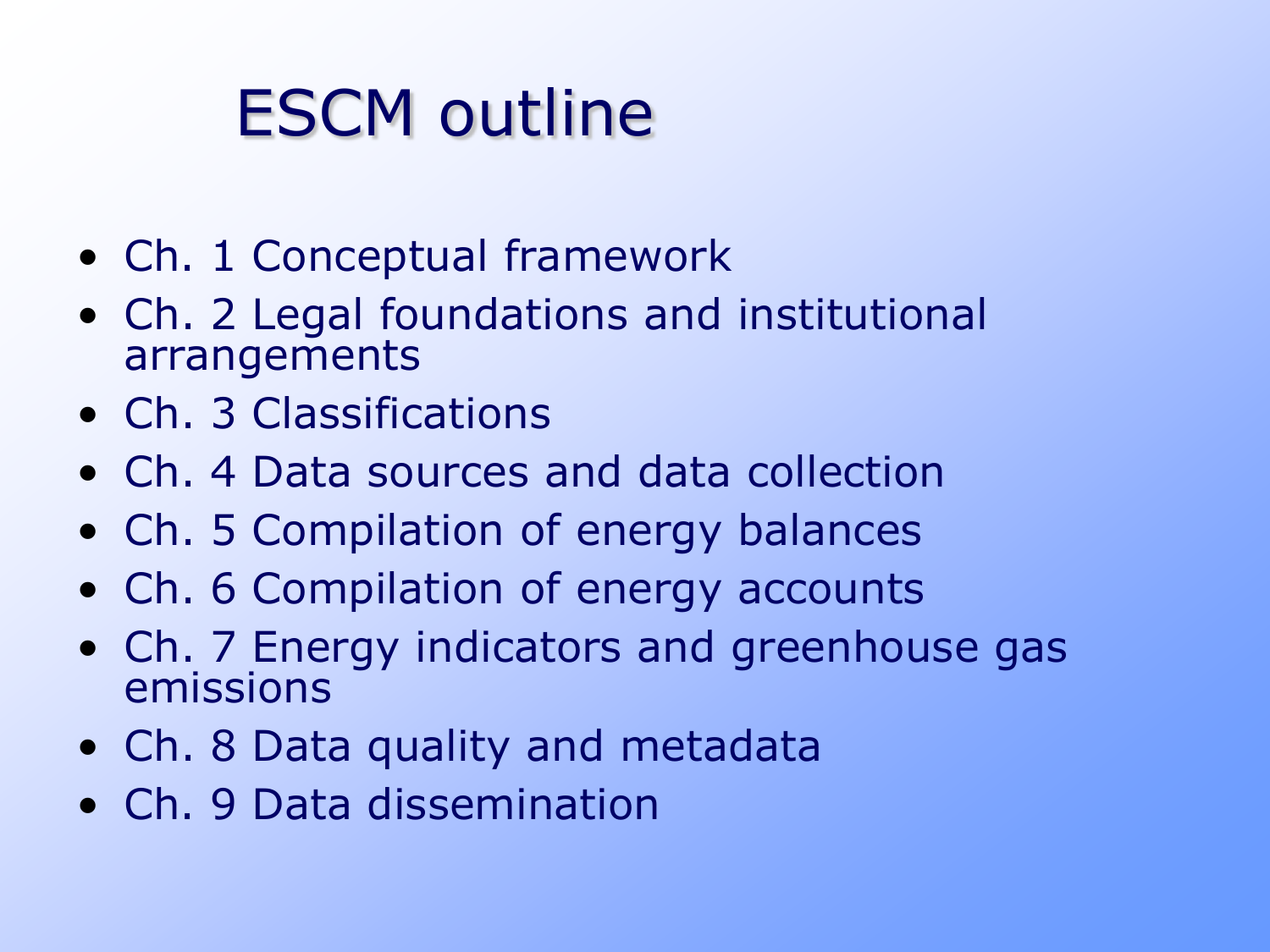#### Chapter 4: Data sources and data collection

This chapter is particularly important

- describes typical data sources (surveys, administrative data, custom data etc.) and data collection (sample surveys, censuses, etc) methods relevant for energy statistics.
- includes references to data editing, imputation, validation and modeling.
- is based on country practices (country examples throughout the chapter).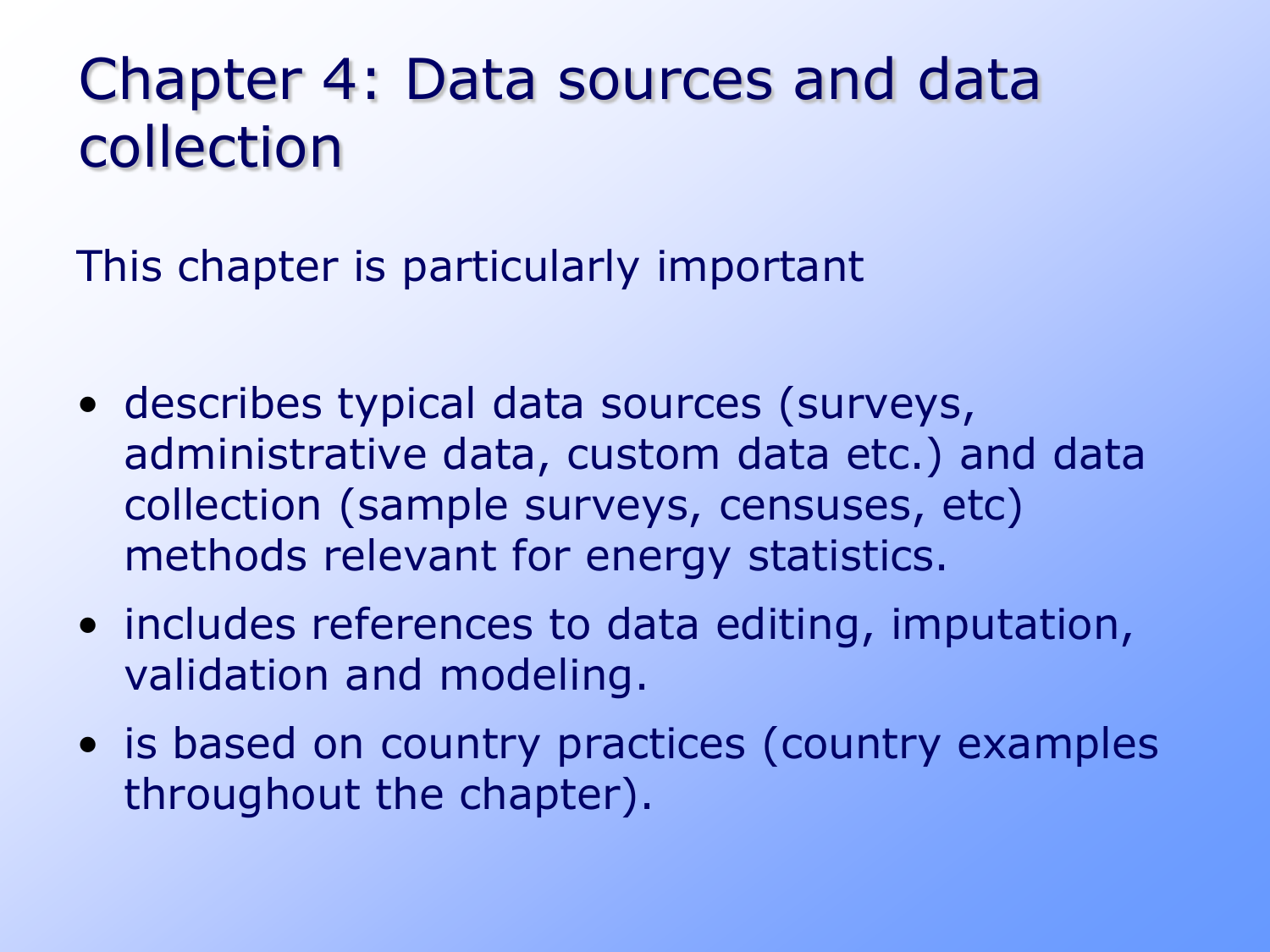ESCM is very closely linked to the data items in IRES => basic energy statistics

*e.g. production, imports/exports, transformation, consumption, etc.*

- It promotes a multipurpose and integrated approach to data collection to
	- Make use of available data collection when possible
	- Allow multiple use of the information collected (using standard concepts, definitions etc.)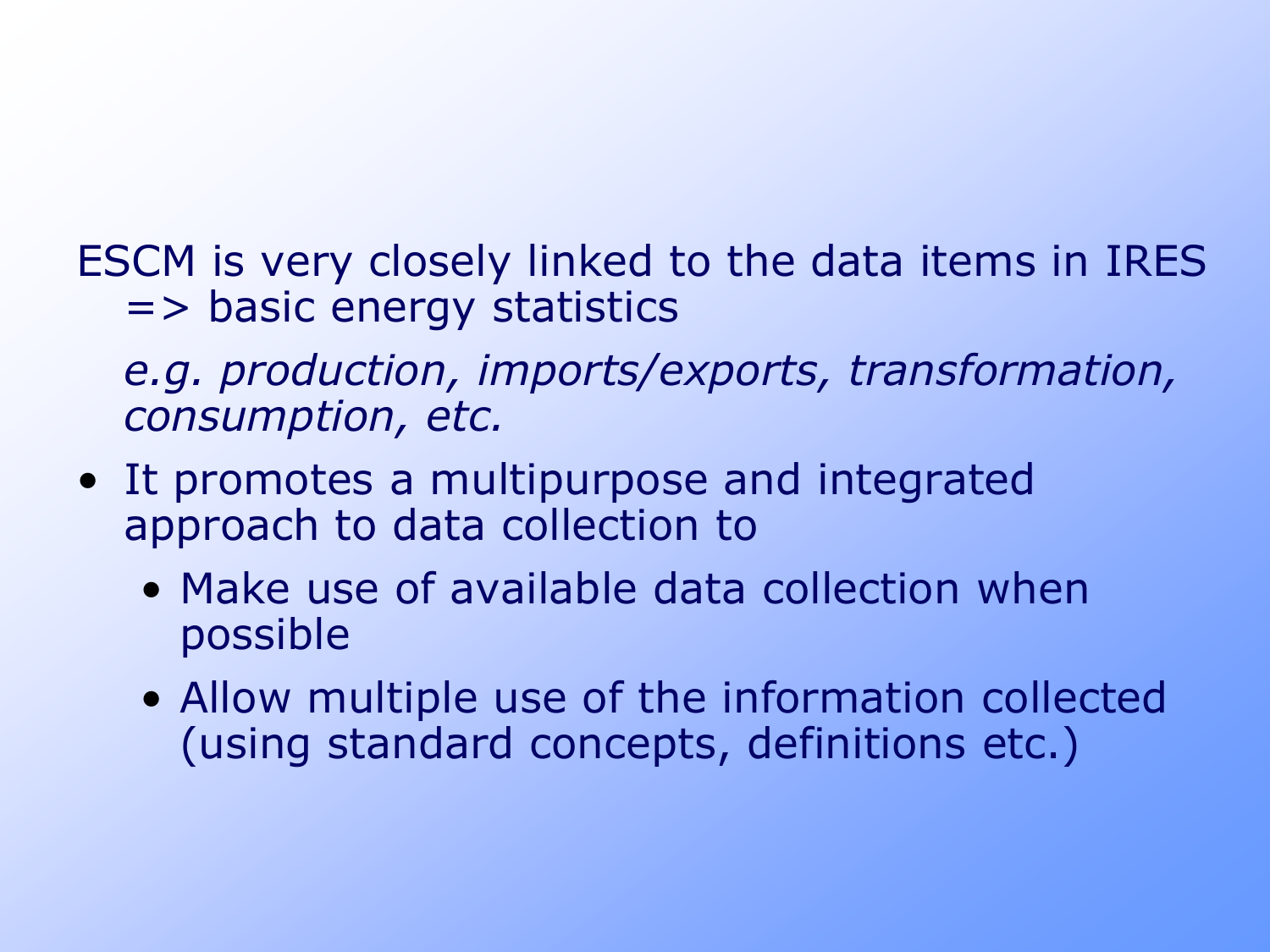## Where are we with the ESCM?

Oslo Group Virtual meeting (15 Apr to 17 May 2013 )

- Reviewed the available drafts
- Identified areas for improvement and further work

8th Oslo Group meeting (24-27 Sept 2013)

- to review a complete draft of the ESCM

Target:

- Finalize the ESCM by the end of 2013